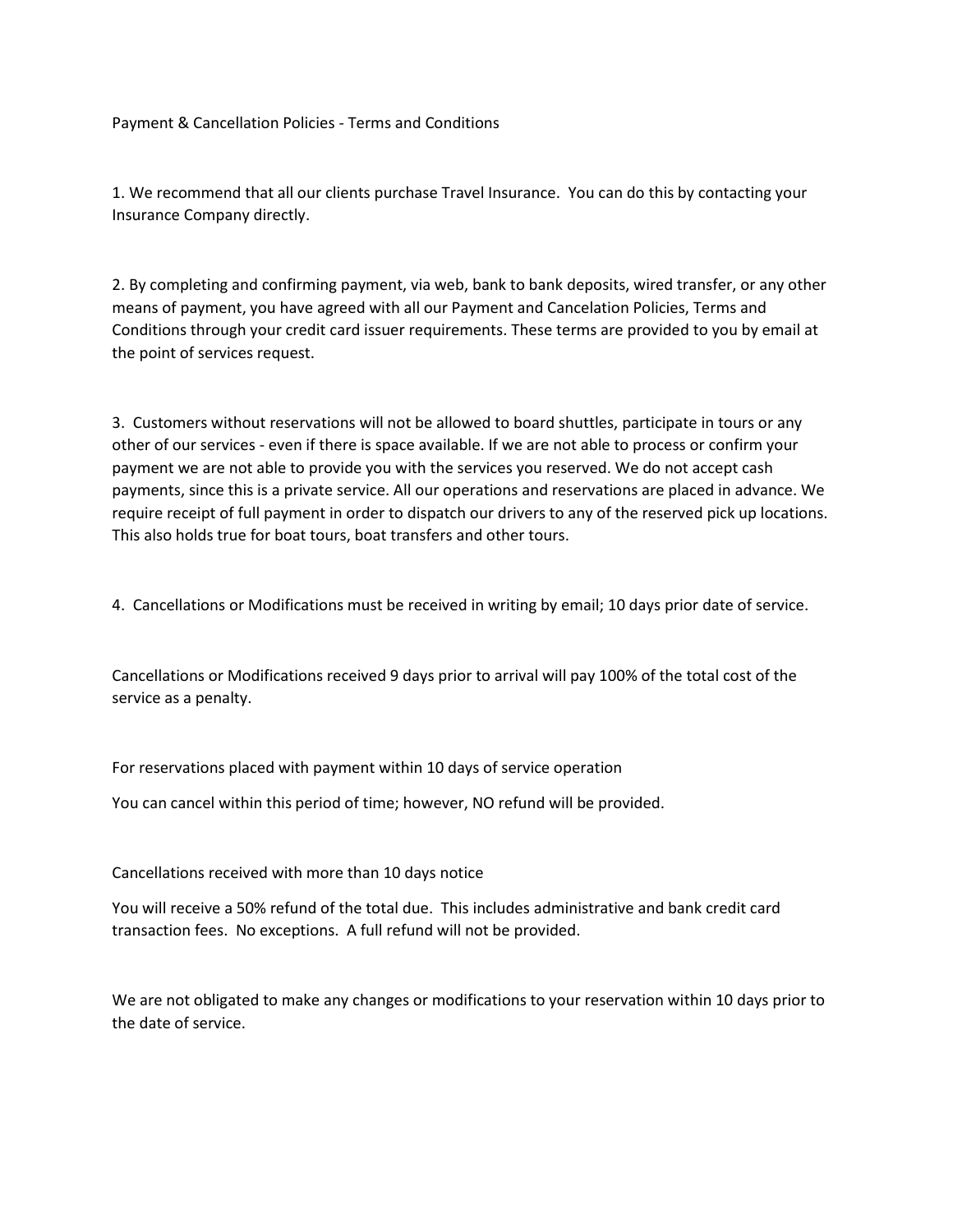5. Your requested time of pick up may not be the actual pick up time. Confirmed pick up time will be provided along with your confirmation email. Please double check all the information and contact us if you have any questions.

6. In the event of a "No-Show" (you not arriving at the time and location indicated on the confirmation email for your pick up) you will lose 100% of your payment. NO exceptions. We are not responsible for flight delays, flight cancelations, missed flights due to human acts or acts of God. No refunds will be provided under any circumstances.

7. If you are unable to find our representative and/or driver you must call the emergency phone numbers on the vouchers we have sent along with your confirmation document. Any claim must be received by email within 24 hours of the reserved service time and date. We will not be held liable for claims received 36 hours after the reserved service time and date.

8. Reconfirmation of the service the day before via email is strongly recommended.

9. For Collective Shuttles or Shared Services only: Please arrive 15 minutes prior to the pick up time. If you are delayed: we wait no more than 10 minutes at each pick up location once the pick up time has been established. If you are not able to arrive on time, this will be consider a NO SHOW and you will lose 100% of your payment and it cannot be applied to other reservation for shuttles or tours, payment is NOT refundable or reusable.

10. For Private Transportation services:

The maximum waiting time is two (2) hours after the confirmed flight arrival time by the airline or the confirmed pick up time at a specific location. We will depart and this will be considered a NO SHOW once the two (2) hour wait time has been exceeded. AGAIN: we are not responsible for flight delays, flight cancelations, missed flights, etc. No refunds will be provided. You must contact us via email to notify us about your flight status and negotiate if you are able to wait longer for you or reschedule your reservation with or without new payment.

11. All transfers include one (1) or more rest stops. These stops may be connection points or may involve a change of vehicles depending on the route. In some occasions we are forced to make several stops with several change of vehicles. When possible we do a direct route to your destination but sometimes you will be needing to change different vehicles making the travel time longer than expected.

For private services, the client can ask for stops for lunch, sightseeing, or for a direct transfer. A Private Service it is the fastest, most direct way to travel.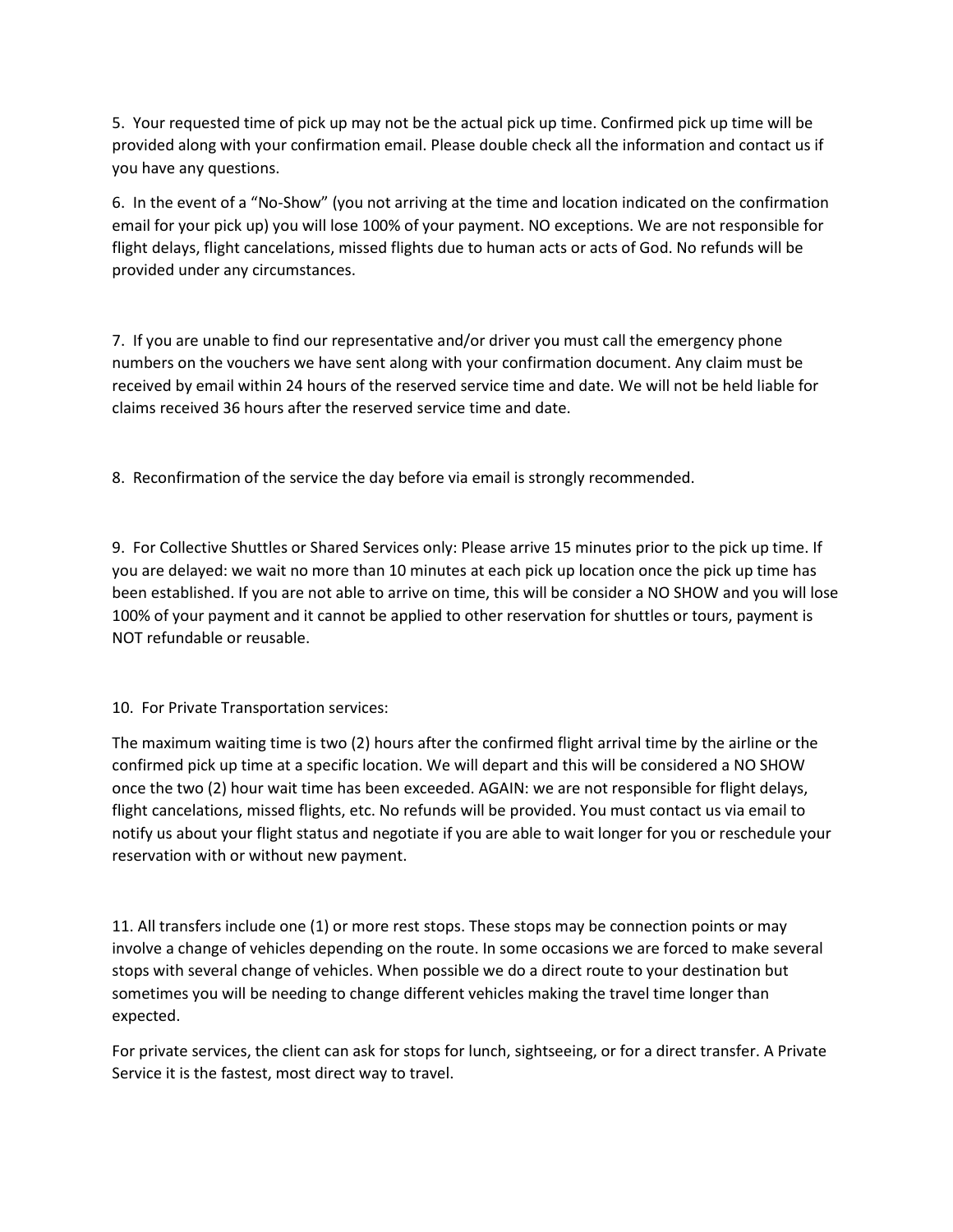12. We may change or cancel any service without reimbursement for reasons beyond our control, such as: strikes, weather conditions, war or local guerrillas, public demonstrations, natural disasters or acts of terrorism, schedules changes, ocean conditions or acts of God.

13. We are not responsible for schedule changes in boat services, ferry services, nor for accidents and/or loss of luggage during the trip on the ferry or any ocean operation.

14. Arrival and departure times shown on your confirmation documents are approximate. Times may vary due to delays on the road, weather or ocean conditions that are out of our control. We take NO responsibility for delays on arrival or departure times.

15. For ocean transportation/activities: Please take precautions with your electronics, luggage, etc, as neither we nor the tour operator(s) can be held responsible in the case of damages, loss, etc.

## Please remember to buy Travel Insurance!

16. We may not be able to drop off the client at their requested drop off point if that point is inaccessible to our vehicle. The client will be dropped off at the closest location to the drop off point if that situation occurs. Clients must check with property owners to ensure that access roads are in good enough condition for regular vehicles to safely travel. If 4x4 vehicles are required, you must advise us of this condition.

17. Services are operated but not exclusively by Guana-Express, Liberia Airport Shuttle Service, Trailways Costa Rica,Tucan Transfers And Tours,Volcan Arenal Shuttle Service,Rain Forest Costa Rica or any other transportation or tour company running and operating the route/services the client is reserving.

## 18. Baggage

We will not be held liable for loss or damage to carry-on items not properly supervised by the passenger. This includes carry-on items incorrectly placed inside the luggage compartment.

19. You must confirm with us in advance that you are bringing oversize luggage. For example: golf clubs, surfboards, boxes, etc. as we are unable to transfer those in all our vehicles and you may need to hire a private service. We will not be held liable for loss or damage items placed outside the vehicle.

## 20. Adventure Activities

When participating in adventure activities, and/or visiting wilderness areas or other places were the tour enters or takes place, the tour participant attests and verifies to be physically fit and in good health to